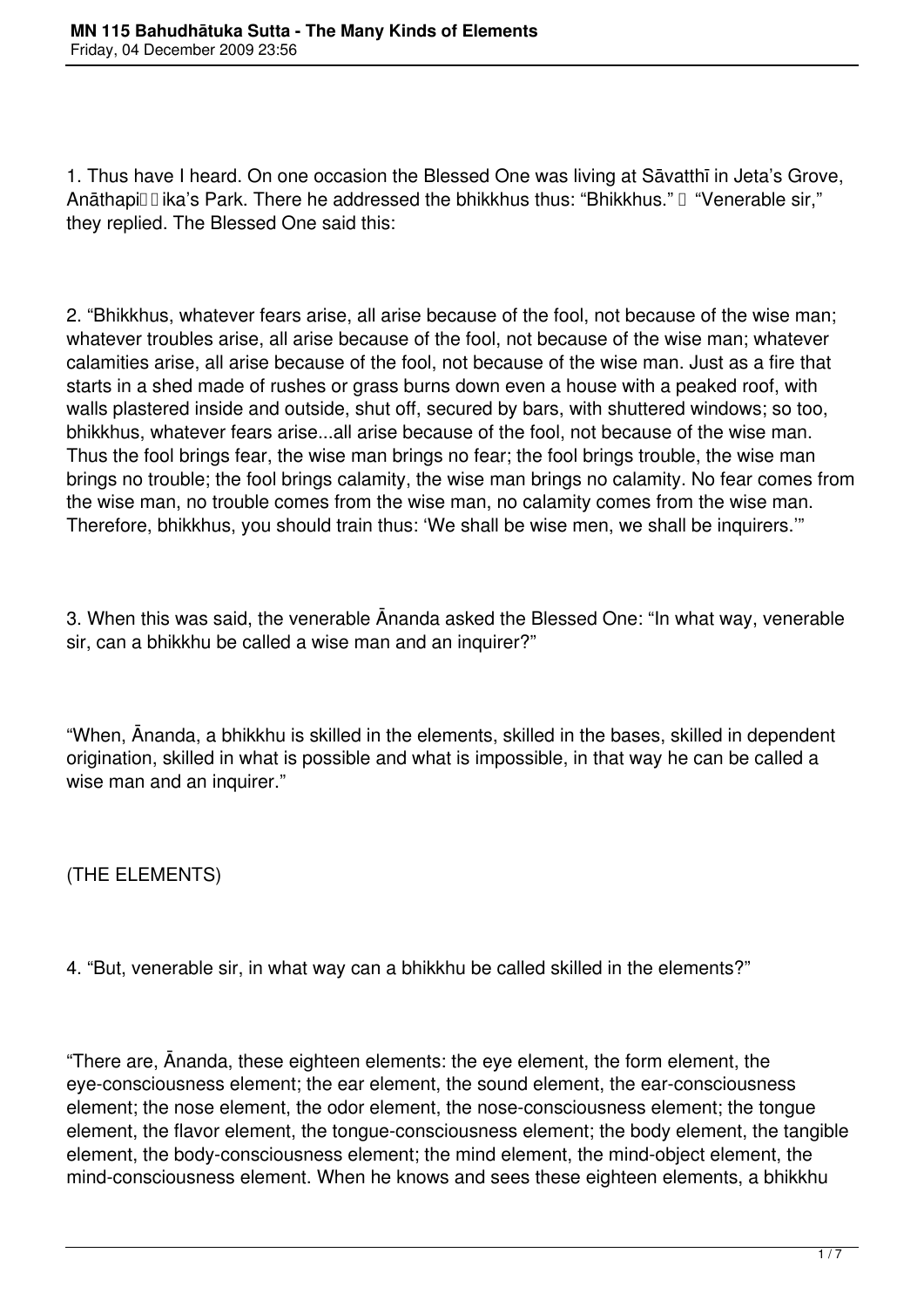can be called skilled in the elements."

5. "But, venerable sir, might there be another way in which a bhikkhu can be called skilled in the elements?"

"There might be, Ānanda. There are, Ānanda, these six elements: the earth element, the water element, the fire element, the air element, the space element, and the consciousness element. When he knows and sees these six elements, a bhikkhu can be called skilled in the elements."

6. "But, venerable sir, might there be another way in which a bhikkhu can be called skilled in the elements?"

"There might be, Ānanda. There are, Ānanda, these six elements: the pleasure element, the pain element, the joy element, the grief element, the equanimity element, and the ignorance element. When he knows and sees these six elements, a bhikkhu can be called skilled in the elements."

7. "But, venerable sir, might there be another way in which a bhikkhu can be called skilled in the elements?"

"There might be, Ānanda. There are, Ānanda, these six elements: the sensual desire element, the renunciation element, the ill will element, the non-ill will element, the cruelty element, and the non-cruelty element. When he knows and sees these six elements, a bhikkhu can be called skilled in the elements."

8. "But, venerable sir, might there be another way in which a bhikkhu can be called skilled in the elements?"

"There might be, Ānanda. There are, Ānanda, these three elements: the sense-sphere element, the fine-material element, and the immaterial element. When he knows and sees these three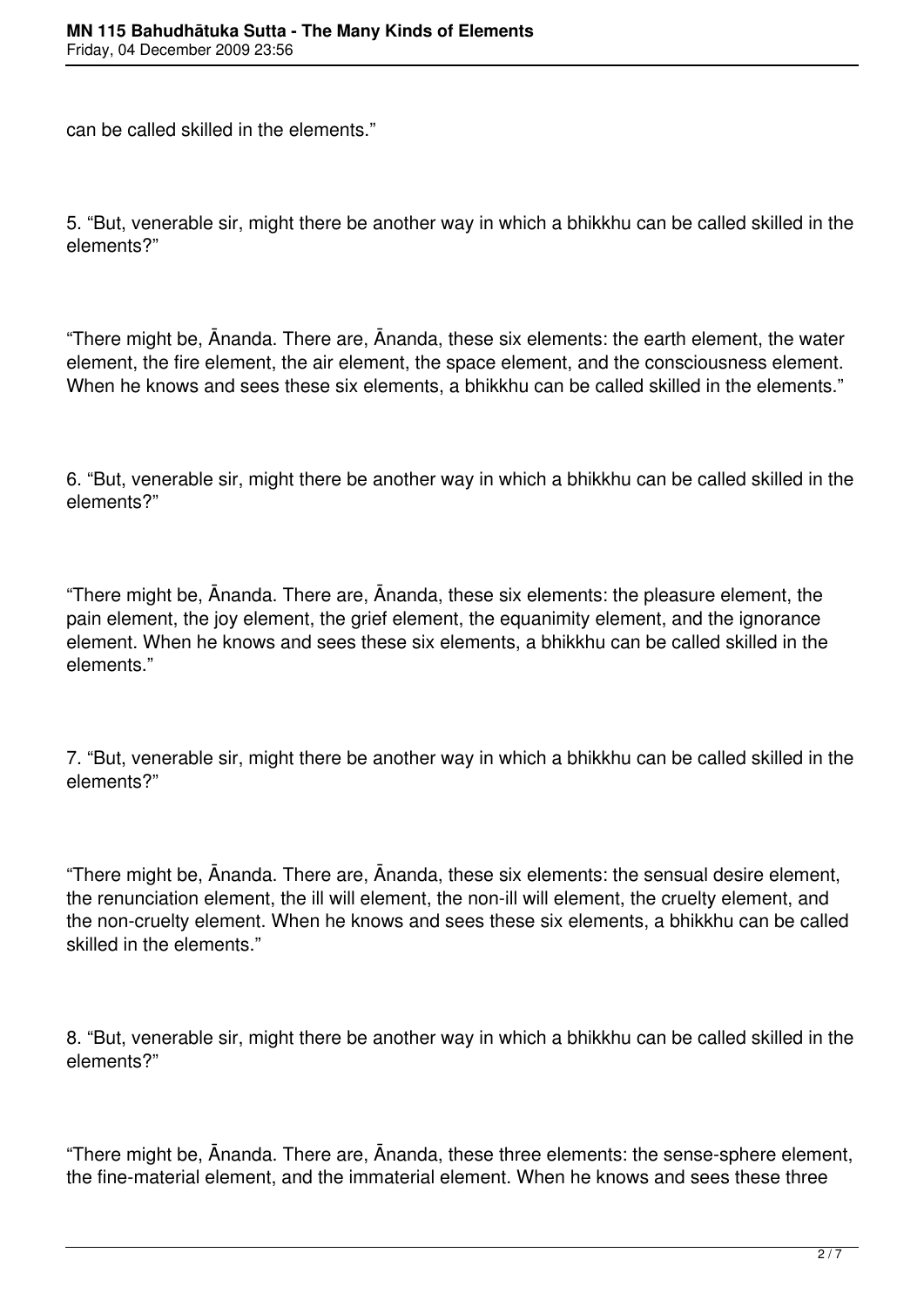elements, a bhikkhu can be called skilled in the elements."

9. "But, venerable sir, might there be another way in which a bhikkhu can be called skilled in the elements?"

"There might be, Ānanda. There are, Ānanda, these two elements: the conditioned element and the unconditioned element. When he knows and sees these two elements, a bhikkhu can be called skilled in the elements."

(THE BASES)

10. "But, venerable sir, in what way can a bhikkhu be called skilled in the bases?"

"There are, Ānanda, these six internal and external bases: the eye and forms, the ear and sounds, the nose and odors, the tongue and flavors, the body and tangibles, the mind and mind-objects. When he knows and sees these six internal and external bases, a bhikkhu can be called skilled in the bases."

(DEPENDENT ORIGINATION)

11. "But, venerable sir, in what way can a bhikkhu be called skilled in dependent origination?"

"Here, Ānanda, a bhikkhu knows thus: 'When this exists, that comes to be; with the arising of this, that arises. When this does not exist, that does not come to be; with the cessation of this, that ceases. That is, with ignorance as condition, formations [come to be]; with formations as condition, consciousness; with consciousness as condition, mentality-materiality; with mentality-materiality as condition, the sixfold base; with the sixfold base as condition, craving; with craving as condition, clinging; with clinging as condition, being; with being as condition, birth; with birth as condition, ageing and death, sorrow, lamentation, pain, grief, and despair come to be. Such is the origin of this whole mass of suffering.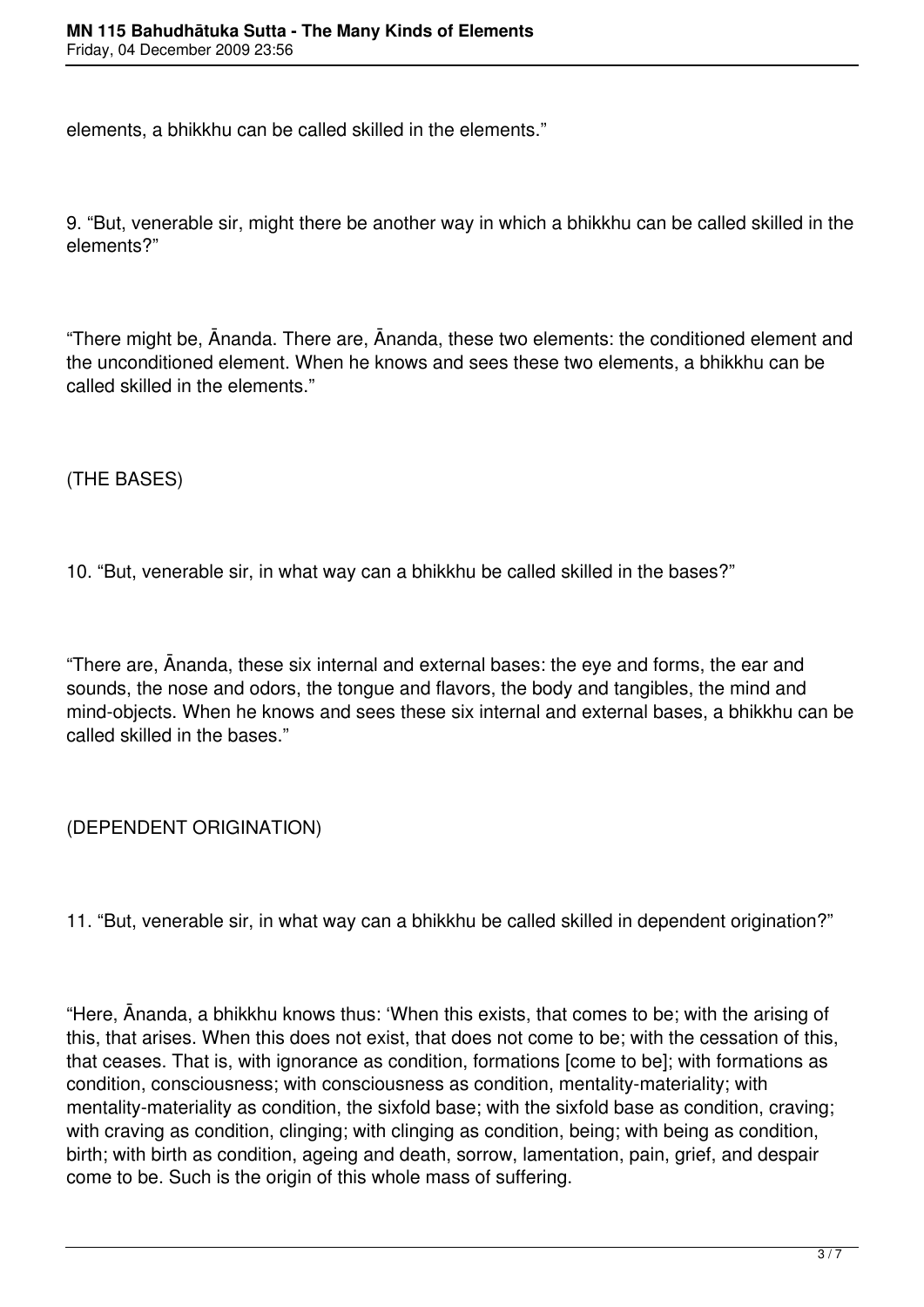"'But with the remainderless fading away and cessation of ignorance comes cessation of formations; with the cessation of formations, cessation of consciousness; with the cessation of consciousness, cessation of mentality-materiality; with the cessation of mentality-materiality, cessation of the sixfold base; with the cessation of the sixfold base, cessation of contact; with the cessation of contact, cessation of feeling; with the cessation of feeling, cessation of craving; with the cessation of craving, cessation of clinging; with the cessation of clinging, cessation of being; with the cessation of being, cessation of birth; with the cessation of birth, ageing and death, sorrow, lamentation, pain, grief, and despair cease. Such is the cessation of this whole mass of suffering.' In this way, Ānanda, a bhikkhu can be called skilled in dependent origination."

## (THE POSSIBLE AND THE IMPOSSIBLE)

12. "But, venerable sir, in what way can a bhikkhu be called skilled in what is possible and what is impossible?"

"Here, Ānanda, a bhikkhu understands: 'It is impossible, it cannot happen that a person possessing right view could treat any formation as permanent  $\mathbb D$  there is no such possibility.' And he understands: 'It is possible that an ordinary person might treat some formation as permanent  $\Box$  there is such a possibility.' He understands: 'It is impossible, it cannot happen that a person possessing right view could treat any formation as pleasurable  $\square$  there is no such possibility.' And he understands: 'It is possible that an ordinary person might treat some formation as pleasurable  $\Box$  there is such a possibility.' He understands: 'It is impossible, it cannot happen that a person possessing right view could treat anything as self  $\Box$  there is no such possibility.' And he understands: 'It is possible that an ordinary person might treat something as self  $\Box$  there is such a possibility.'

13. "He understands: 'It is impossible, it cannot happen that a person possessing right view could deprive his mother of life  $\Box$  there is no such possibility.' And he understands: 'It is possible that an ordinary person might deprive his mother of life  $\Box$  there is such a possibility.' He understands: 'It is impossible, it cannot happen that a person possessing right view could deprive his father of life...could deprive an arahant of life  $\Box$  there is no such possibility.' And he understands: 'It is possible that an ordinary person might deprive his father of life...could deprive an arahant of life  $\Box$  there is such a possibility.' He understands: 'It is impossible, it cannot happen that a person possessing right view could, with a mind of hate, shed a Tathāgata's blood  $\Box$  there is no such possibility.' And he understands: 'It is possible that an ordinary person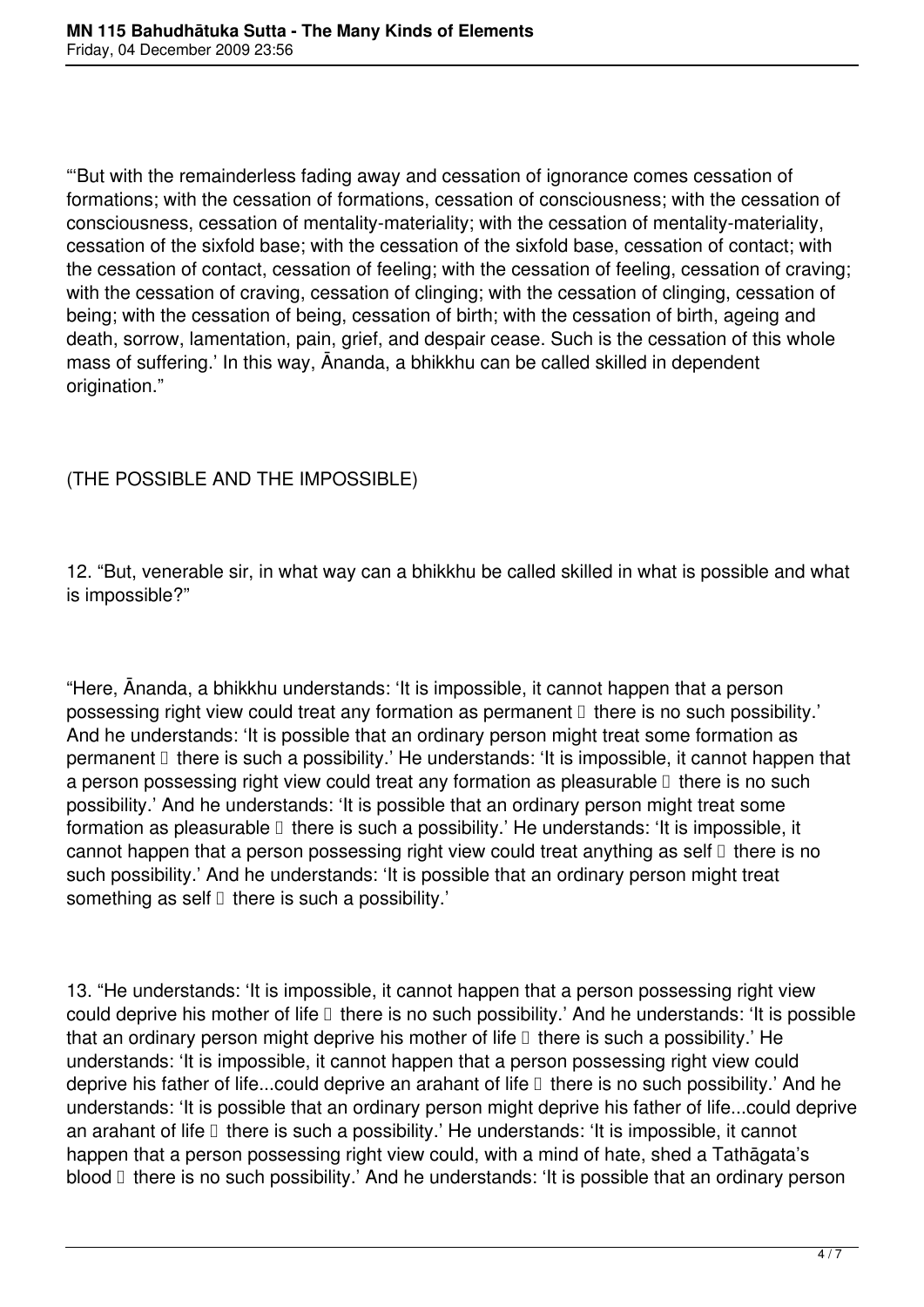might, with a mind of hate, shed a Tathāgata's blood  $\Box$  there is such a possibility.' He understands: 'It is impossible, it cannot happen that a person possessing right view could cause a schism in the Sangha...could acknowledge another teacher  $\Box$  there is no such possibility.' And he understands: 'It is possible that an ordinary person might cause a schism in the Sangha...might acknowledge another teacher  $\Box$  there is such a possibility.'

14. "He understands: 'It is impossible, it cannot happen that two Accomplished Ones, Fully Enlightened Ones, could arise contemporaneously in one world-system  $\Box$  there is no such possibility.' And he understands: 'It is possible that one Accomplished One, a Fully Enlightened One, might arise in one world-system  $\Box$  there is such a possibility.' He understands: 'It is impossible, it cannot happen that two Wheel-turning Monarchs could arise contemporaneously in one world-system...It is possible that one Wheel-turning Monarch might arise in one world-system  $\Box$  there is such a possibility.'

15. "He understands: 'It is impossible, it cannot happen that a woman could be an Accomplished One, a Fully Enlightened One  $\Box$  there is no such possibility.' And he understands: 'It is possible that a man might be an Accomplished One, a Fully Enlightened One  $\Box$  there is such a possibility.' He understands: 'It is impossible, it cannot happen that a woman could be a Wheel-turning Monarch...that a woman could occupy the position of Sakka...that a woman could occupy the position of Māra...that a woman could occupy the position of Brahma  $\Box$  there is no such possibility.' And he understands: 'It is possible that a man might be a Wheel-turning Monarch...that a man might occupy the position of Sakka...that a man might occupy the position of Māra...that a man might occupy the position of Brahmā  $\Box$  there is such a possibility.'

16. "He understands: 'It is impossible, it cannot happen that a wished for, desired, agreeable result could be produced from bodily misconduct...from verbal misconduct...from mental misconduct  $\Box$  there is no such possibility.' And he understands: 'It is possible that an unwished for, undesired, disagreeable result might be produced from bodily misconduct...from verbal misconduct...from mental misconduct  $\mathbb D$  there is such a possibility.'

17. He understands: 'It is impossible, it cannot happen that an unwished for, undesired, disagreeable result could be produced from good bodily conduct...from good verbal conduct...from good mental conduct  $\Box$  there is no such possibility.' And he understands: 'It is possible that a wished for, desired, agreeable result might be produced from good bodily conduct...from good verbal conduct...from good mental conduct  $\mathbb D$  there is such a possibility.'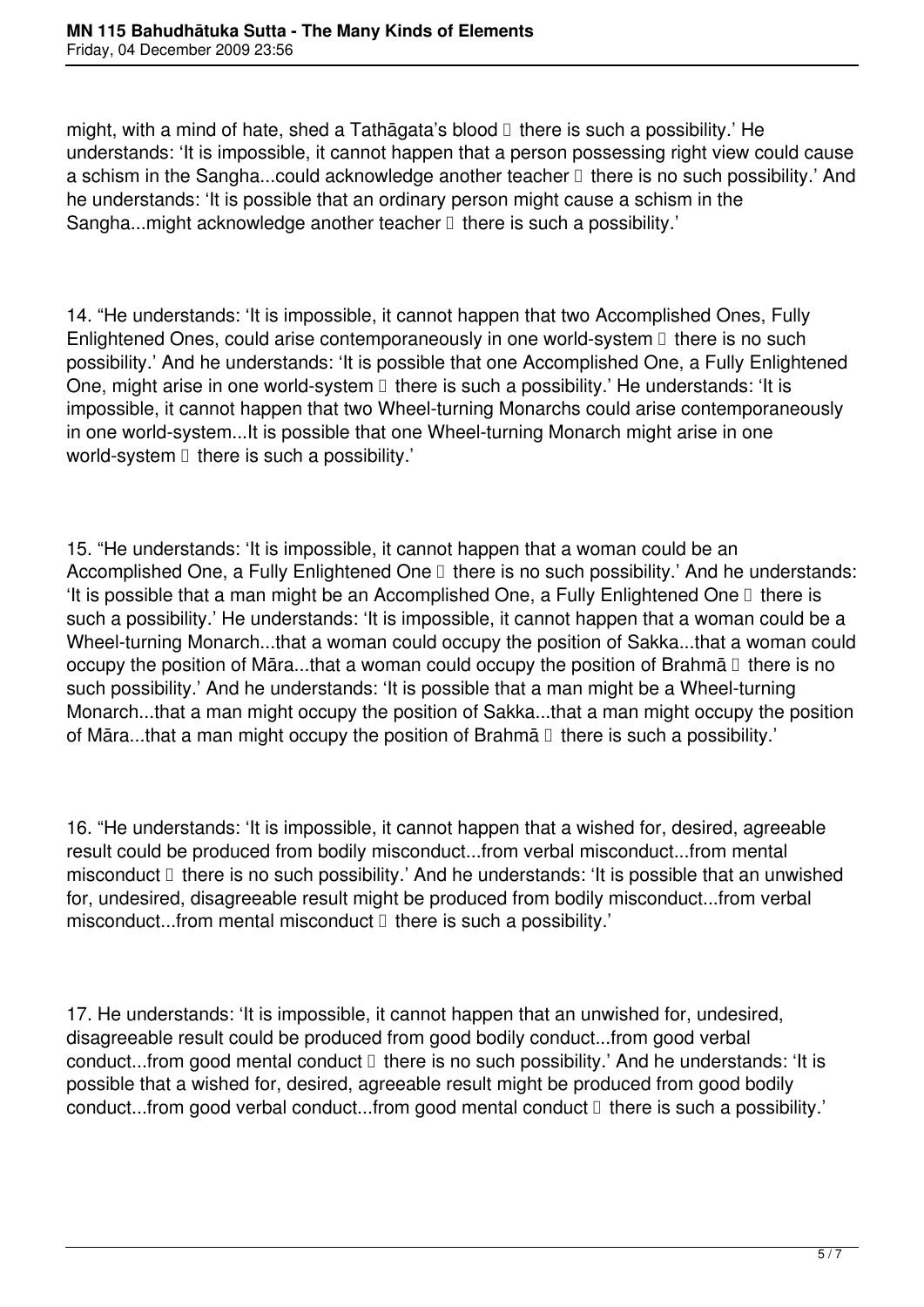18. He understands: 'It is impossible, it cannot happen that a person engaging in bodily misconduct...engaging in verbal misconduct...engaging in mental misconduct could on that account, for that reason, on the dissolution of the body, after death, reappear in a happy destination, even in the heavenly world  $\Box$  there is no such possibility.' And he understands: 'It is possible that a person engaging in bodily misconduct...engaging in verbal misconduct...engaging in mental misconduct could on that account, for that reason, on the dissolution of the body, after death, reappear in a state of deprivation, in an unhappy destination, in perdition, even in hell I there is such a possibility.'

19. He understands: 'It is impossible, it cannot happen that a person engaging in good bodily conduct...engaging in good verbal conduct...engaging in good mental conduct could on that account, for that reason, on the dissolution of the body, after death, reappear in a state of deprivation, in an unhappy destination, in perdition, even in hell  $\mathbb D$  there is no such possibility.' And he understands: 'It is possible that a person engaging in good bodily conduct...engaging in good verbal conduct...engaging in good mental conduct could on that account, for that reason, on the dissolution of the body, after death, reappear in a happy destination, even in the heavenly world.'

"In this way, Ānanda, a bhikkhu can be called skilled in what is possible and what is impossible."

(CONCLUSION)

20. When this was said, the venerable Ānanda said to the Blessed One: "It is wonderful, venerable sir, it is marvelous! What is the name of this discourse on the Dhamma?"

"You may remember this discourse on the Dhamma, Ānanda, as 'The Many Kinds of Elements' and as 'The Four Cycles' and as 'The Mirror of the Dhamma' and as 'The Drum of the Deathless' and as 'The Supreme Victory in Battle.'"

That is what the Blessed One said. The venerable Ānanda was satisfied and delighted in the Blessed One's words.